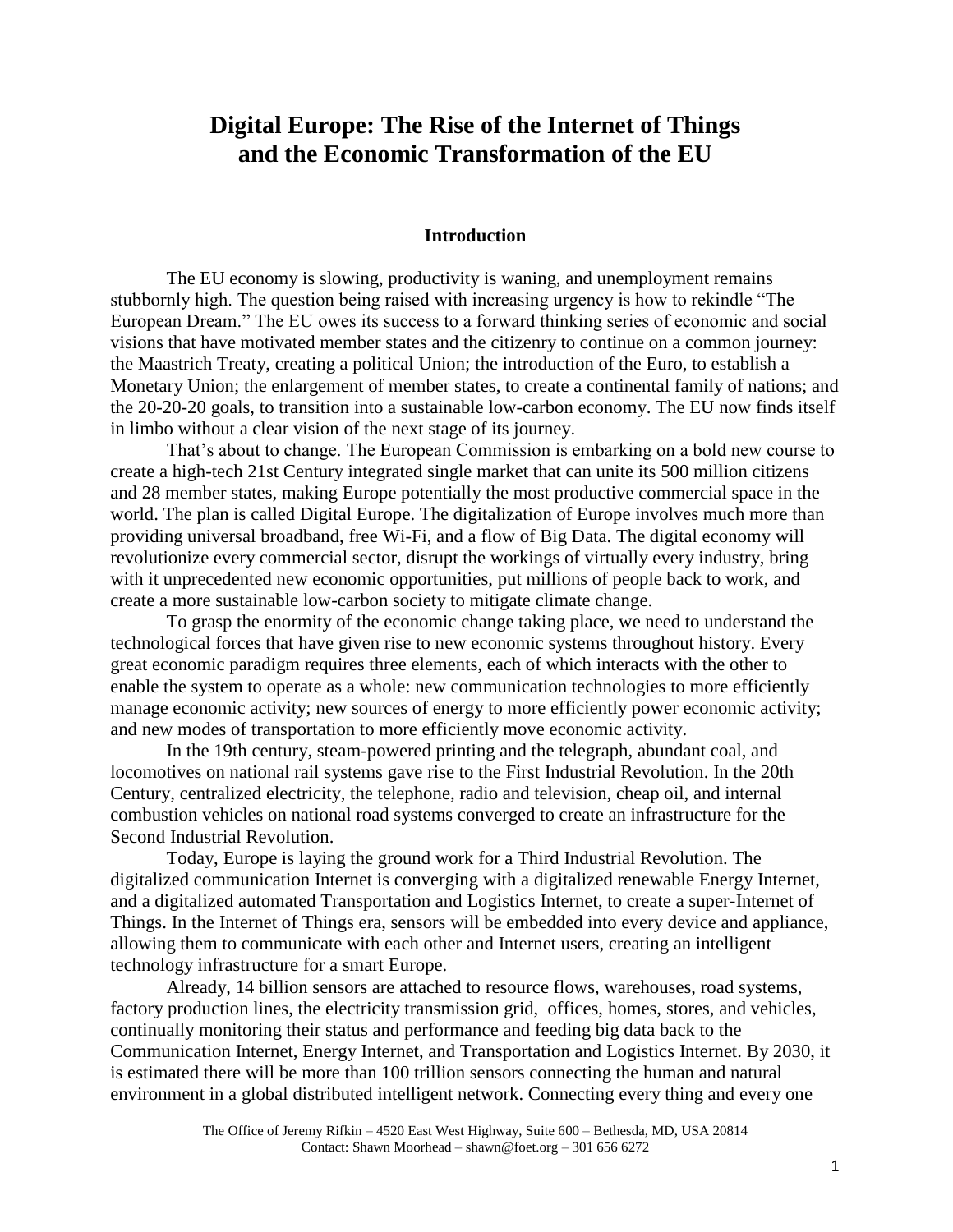via the Internet of Things offers enormous economic benefits. It also raises risks and challenges, not the least of which are guaranteeing network neutrality, preventing the creation of new corporate monopolies, protecting personal privacy, ensuring data security, and thwarting cybercrime and cyber-terrorism. The European Commission has already begun to address these issues by establishing the broad principle that "privacy, data protection, and information security are complimentary requirements for Internet of Things services."

#### **The Zero Marginal Cost Phenomenon**

In this expanded digital economy, private enterprises can connect to the Internet of Things and use Big Data and analytics to develop algorithms that can speed efficiency, increase productivity, and dramatically lower the marginal cost of producing and distributing an array of physical things, making European businesses more competitive in the global marketplace. (Marginal cost is the cost of producing an additional unit of a good or service, after fixed costs have been absorbed.)

The marginal cost of some goods and services in a digital Europe will even approach zero, allowing nonprofit organizations and millions of prosumsers connected to the Internet of Things to produce and exchange things with one another, for nearly free, in the growing sharing economy. Already, a digital generation is producing and sharing music, videos, news blogs, social media, free e-books, and other virtual goods at near zero marginal cost. The near zero marginal cost phenomenon brought the music industry to its knees, shook the television industry, forced newspapers and magazines out of business, and crippled the book publishing market.

While many traditional industries suffered, the zero marginal cost phenomenon also gave rise to a spate of new entrepreneurial enterprises including Google, Facebook, Twitter, and YouTube, who reaped handsome profits by creating the new applications and aggregating the networks that allowed the sharing economy to flourish.

Economists acknowledge the powerful impact near zero marginal cost has had on the information goods industries but, until recently, have argued that the productivity advances made possible by the digital economy would not pass across the firewall from the virtual world to the brick-and-mortar economy of energy, and physical goods and services. That firewall has now been breached. The evolving Internet of Things will allow conventional businesses enterprises, as well as millions of prosumers, to make and distribute their own renewable energy and an increasing array of 3D-printed physical products and other goods and services at very low marginal cost in the market exchange economy, or at near zero marginal cost in the sharing economy, just as they now do with information goods.

For example, the bulk of the energy we use to heat our homes and run our appliances, power our businesses, drive our vehicles, and operate every party of the global economy will be generated at near zero marginal cost and be nearly free in the coming decades. That's already the case for several million early adopters who have transformed their homes and businesses into micro-power plants to harvest renewable energy on-site. After the fixed costs for the installation of solar and wind are paid back—often as little as 2 to 8 years—the marginal cost of the harvested energy is nearly free. Unlike fossil fuels and uranium for nuclear power, in which the commodity itself always costs something, the sun collected on rooftops and the wind travelling up the side of buildings are free. The Internet of Things will enable prosumers to monitor their electricity usage in their buildings, optimize their energy efficiency, and share surplus green electricity with others on the Energy Internet.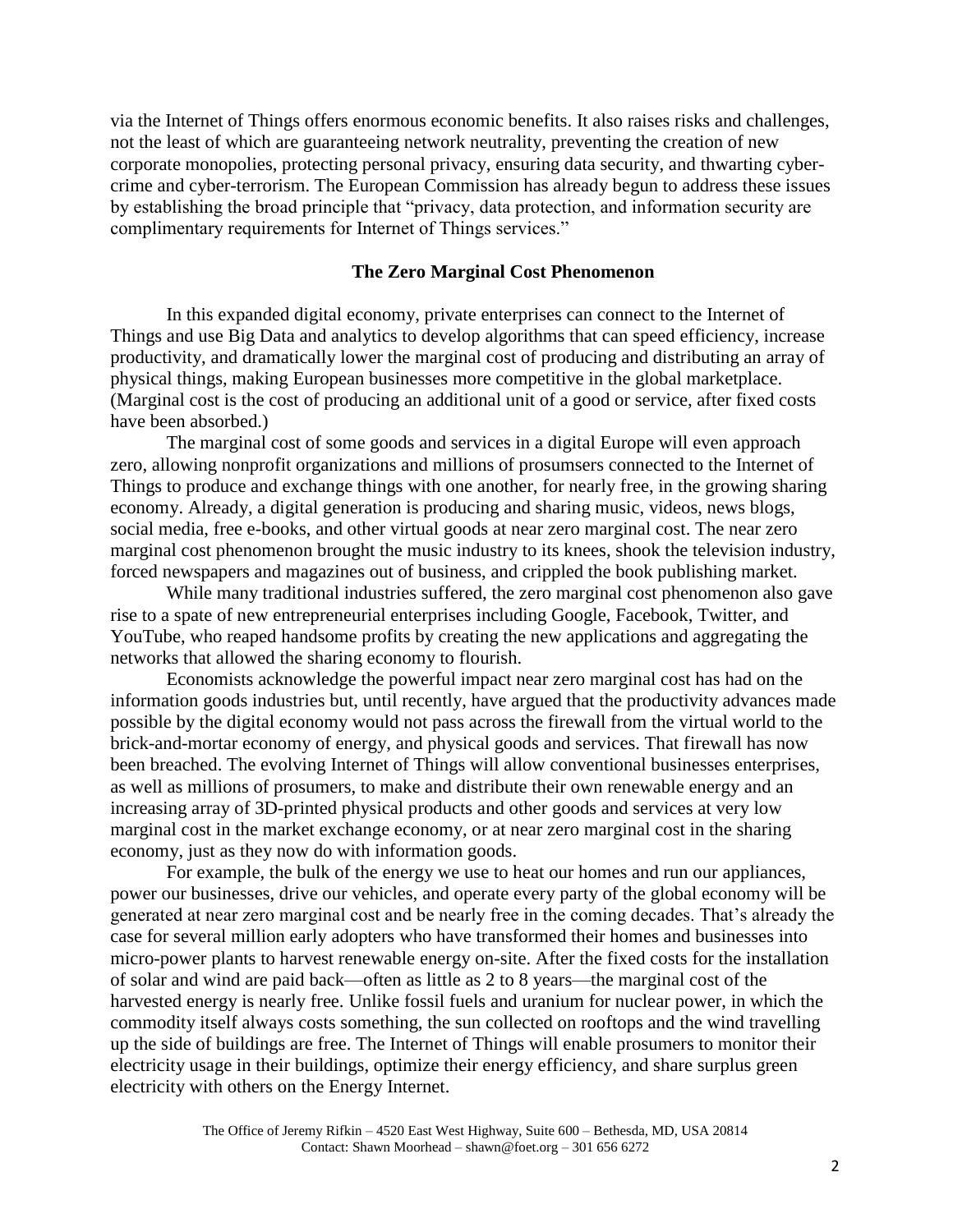Similarly, several million hobbyists and thousands of startup companies are already infofacturing their own 3D-printed products using free software, and cheap recycled plastic, paper, metal objects, and other locally available feedstock at near zero marginal cost. By 2020, prosumers will be able to share their 3D printed products with others on the Collaborative Commons by transporting them in driverless electric and fuel cell vehicles, powered by near zero marginal cost renewable energy, on an automated Transportation and Logistics Internet.

The distributed, peer to peer nature of the Internet of Things platform allows millions of disparate players—small and medium sized businesses, social enterprises, and individuals—to come together and produce and exchange goods and services directly with one another, eliminating the remaining middle men that kept marginal costs high in the Second Industrial Revolution. This fundamental technological transformation in the way economic activity is organized and scaled portends a great shift in the flow of economic power from the few to the multitudes and the democratization of economic life.

The transition to a fully digital economy and Third Industrial Revolution results in a leap in productivity far beyond the productivity gains achieved by the Second Industrial Revolution in the  $20<sup>th</sup>$  century. During the period from 1900 to 1980 in the United States, aggregate energy efficiency—the ratio of useful to potential physical work that can be extracted from materials steadily rose along with the development of the nation's infrastructure, from 2.48 percent to 12.3 percent. The aggregate energy efficiency leveled off in the late 1990s at around 13 percent with the completion of the Second Industrial Revolution infrastructure. Despite a significant increase in efficiency, which gave the United States extraordinary productivity and growth, nearly 87 percent of the energy we used in the Second Industrial Revolution was wasted during transmission.

Even if we were to upgrade the Second Industrial Revolution infrastructure, it's unlikely to have any measurable effect on efficiency, productivity, and growth. Fossil fuel energies have matured and are becoming more expensive to bring to market. And the technologies designed and engineered to run on these energies, like the internal-combustion engine and the centralized electricity grid, have exhausted their productivity, with little potential left to exploit.

New studies, however, including one conducted by my global consulting group, show that with the shift to an Internet of Things platform and a Third Industrial Revolution, it is conceivable to increase aggregate energy efficiency to 40 percent or more in the next 40 years, amounting to an unprecedented increase in productivity in the next half century.

Cisco systems forecasts that by 2022, the Internet of Things will generate \$14.4 trillion in cost savings and revenue. A General Electric study published in November 2012 concludes that the efficiency gains and productivity advances brought on by a smart industrial Internet could resound across virtually every economic sector by 2025, impacting "approximately one half of the global economy."

### **The Rise of the Collaborative Commons**

While the developing digital infrastructure is making the traditional capitalist market more productive and competitive, it is also spurring the meteoric growth of the sharing economy. In the sharing economy, social capital is as vital as finance capital, access is as important as ownership, sustainability supersedes consumerism, cooperation is as crucial as competition, and "exchange value" in the capitalist marketplace is increasingly supplemented by "shareable value" on the Collaborative Commons. Millions of people are already transferring bits and pieces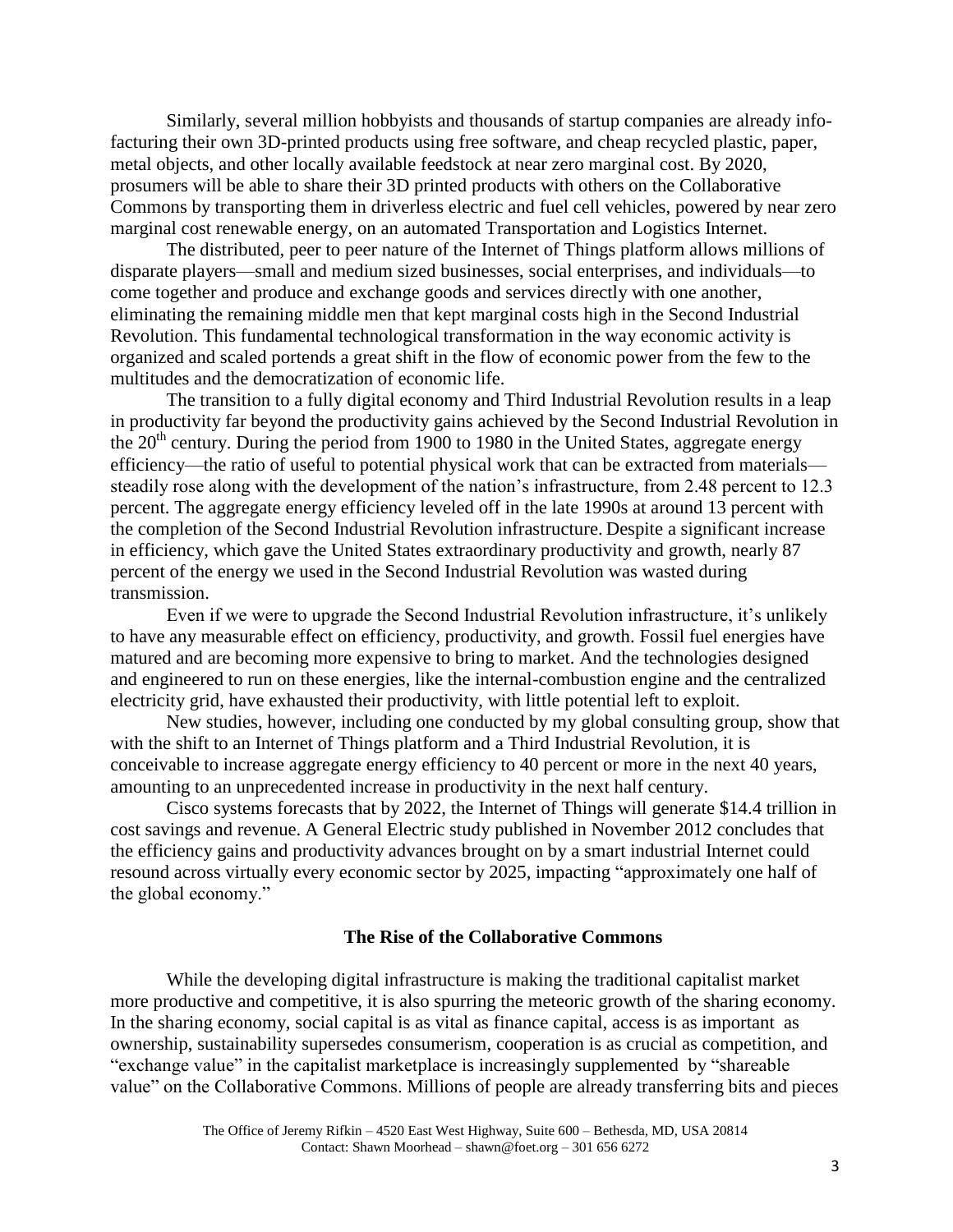of their economic life to the global Collaborative Commons. Prosumers are not only producing and sharing their own information, entertainment, green energy, and 3D-printed products on the Collaborative Commons at near zero marginal cost. They are also sharing cars, homes, and even clothes with one another using social media sites, rentals, redistribution clubs, and cooperatives, at low or near zero marginal cost.

Forty percent of the US population is actively engaged in the sharing economy. For example, millions of Americans are now using car sharing services like Uber, Lyft, and RelayRides. Each car share vehicle eliminates 15 personally owned cars. Concurrently, millions of apartment dwellers and home owners are sharing their living quarters with millions of travelers, at near zero marginal cost around the world, using online services like Airbnb and Couchsurfing. In New York City alone, Airbnb's 416,000 guests who stayed in houses and apartments between 2012 and 2013 cost the New York hotel industry 1 million lost room nights.

In a fully-digitalized economy, extreme productivity, brought on by the optimization of aggregate energy efficiency and the reduction of marginal cost toward zero across every sector of the economic value chain, decreases the amount of information, energy, material resources, labor and logistics costs, necessary to produce, distribute, consume, and recycle economic goods and services, once fixed costs are absorbed. The partial shift from ownership to access in a growing sharing economy also means more people are sharing fewer items, significantly reducing the number of new products sold, resulting in fewer resources being used up and less global warming gases being emitted into the earth's atmosphere. In other words, the headlong push to a near zero marginal cost society and the sharing of nearly free green energy and an array of redistributed goods and services on the Collaborative Commons is the most ecologically efficient economy achievable. The drive to near Zero Marginal Cost is the ultimate benchmark for establishing a sustainable future for the human race on earth. The Internet of Things infrastructure enables Europe to achieve its long-term 2020, 2030, and 2050 goals of creating a low-carbon society and mitigating climate change.

Recent surveys underscore the broad economic potential of the Collaborative Commons. A comprehensive study found that 62 percent of Gen Xers and Millennials are attracted to the notion of sharing goods, services, and experiences in Collaborative Commons. These two generations differ significantly from the baby boomers and World War II generation in favoring access over ownership. When asked to rank the advantages of a sharing economy, respondents to the survey listed saving money at the top of the list, followed by impact on the environment, lifestyle flexibility, the practicality of sharing, and easy access to goods and services. As for the emotional benefits, respondents ranked generosity first, followed by a feeling of being a valued part of a community, being smart, being more responsible, and being a part of a movement.

How likely is it that the sharing economy will play an ever larger role in the economic life of society in the coming decades? According to an opinion survey conducted by Latitude Research, "75% of respondents predicted their sharing of physical objects and spaces will increase in the next five years." Many industry analysts agree with these optimistic forecasts. *Time* magazine declared collaborative consumption to be one of its "10 ideas that will change the world."

## **The Digital Economy and the Integration of the EU Single Market**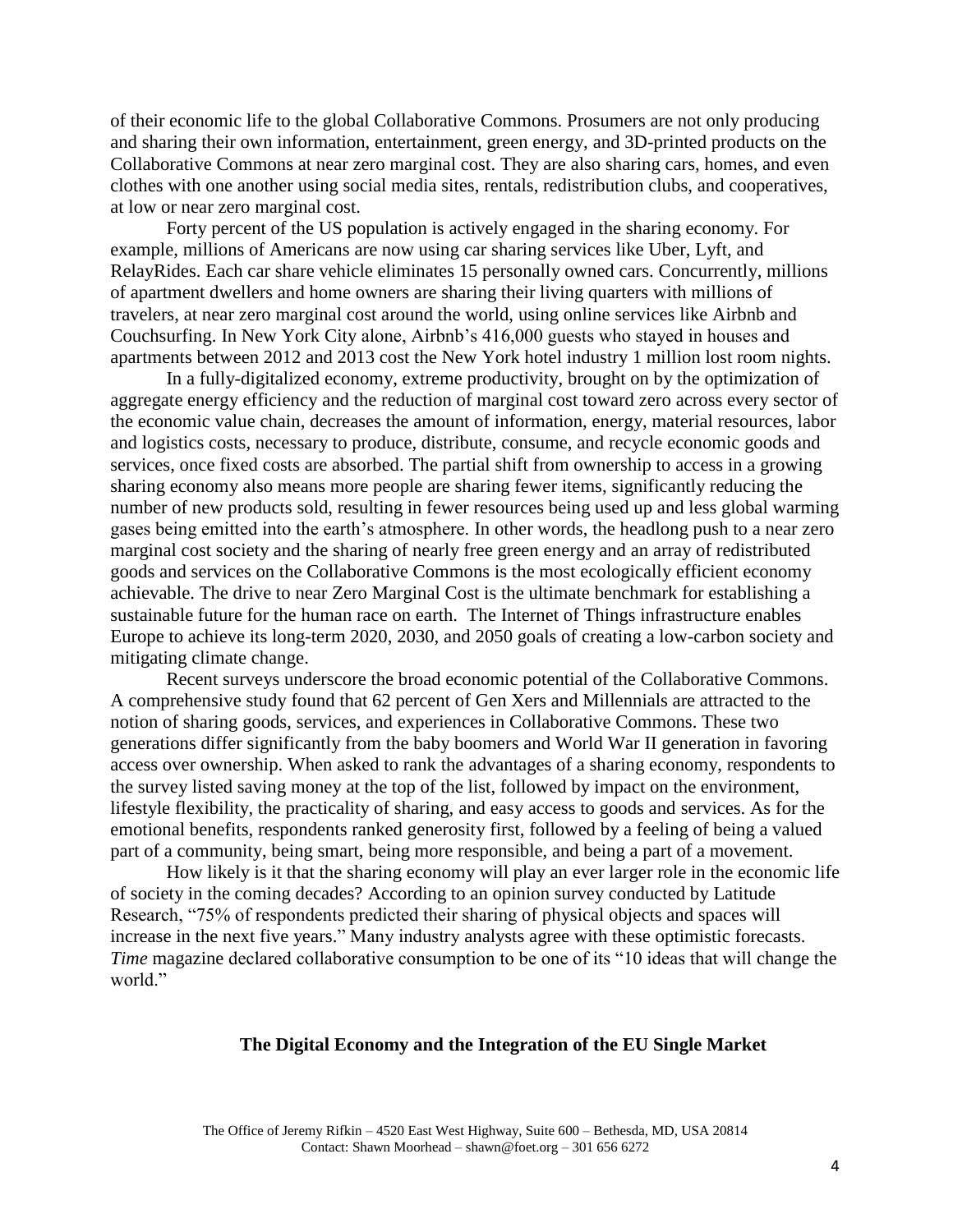The European Union is potentially the largest internal market in the world, with 500 million consumers, and an additional 500 million consumers in its associated partnership regions, stretching into the Mediterranean and North Africa. The build-out of an Internet of Things platform for a Third Industrial Revolution, connecting Europe and its partnership regions in a single integrated economic space, will allow business enterprises and prosumers to produce and distribute information, renewable energy, 3D printed products, and a wide range of other products and services at low marginal cost in the conventional marketplace, or at near zero marginal cost in the sharing economy, with vast economic benefits for society.

Erecting the Internet of Things infrastructure for a digital Third Industrial Revolution economy will require a significant investment of public and private funds, just as was the case in the first and second industrial revolutions. European investment on infrastructure-related projects totaled \$741 billion in 2012, much of it to shore up a second industrial revolution general purpose technology platform that is outmoded, and whose productivity potential has long since been reached. If just twenty five percent of these funds were redirected and earmarked in every region of the European Union to assemble an Internet of Things infrastructure, the Digital Union could be phased in between now and 2040.

The EU communication network will have to be upgraded with the inclusion of universal broadband and free Wi-Fi. The energy infrastructure will need to be transformed from fossil fuel and nuclear power to renewable energies. Millions of buildings will need to be retrofitted and equipped with renewable energy harvesting installations, and converted into micro power plants. Hydrogen and other storage technologies will have to be built into every layer of the infrastructure to secure intermittent renewable energy. The electricity grid of the European Union will have to be transformed into a smart digital Energy Internet to accommodate the flow of energy produced by millions of green micro power pants. The transportation and logistics sector will have to be digitalized and transformed into an automated GPS-guided driverless network running on smart roads and rail systems. The introduction of electric and fuel cell transportation will require millions of electric refueling outlets, connected to the Energy Internet. Smart roads, equipped with millions of sensors, feeding real-time information on traffic flows and the movement of freight will have to be installed.

The establishment of the Third Industrial Revolution Internet of Things infrastructure will necessitate the active engagement of virtually every commercial sector, spur commercial innovations, promote Small and Medium Sized Enterprises (SME's), and employ millions of workers over the next forty years. The power and electricity transmission companies, the telecommunication industry, the construction industry, the ICT sector, the electronics industry, transportation and logistics, the manufacturing sector, the life-sciences industry, and retail trade will all need to be brought into the process. Many of today's leading companies, as well as new commercial players, will help establish and manage the Internet of Things platform, allowing millions of others—small, medium, and large sized businesses, nonprofit enterprises, and prosumers—to produce and use renewable energy, transportation and logistics, and a panoply of other goods and services at low marginal cost in the exchange economy or at near zero marginal cost in the sharing economy. Semi-skilled, skilled, professional, and knowledge workers will need to be employed across every region of Europe to construct and service the three Internets that make up the digital platform of a Third Industrial Revolution economy.

In summary, the scale up of a smart digitalized Internet of Things infrastructure across the European Union, and its partnership regions, will put Europe back to work, generate new business opportunities in both the market economy and the sharing economy, dramatically